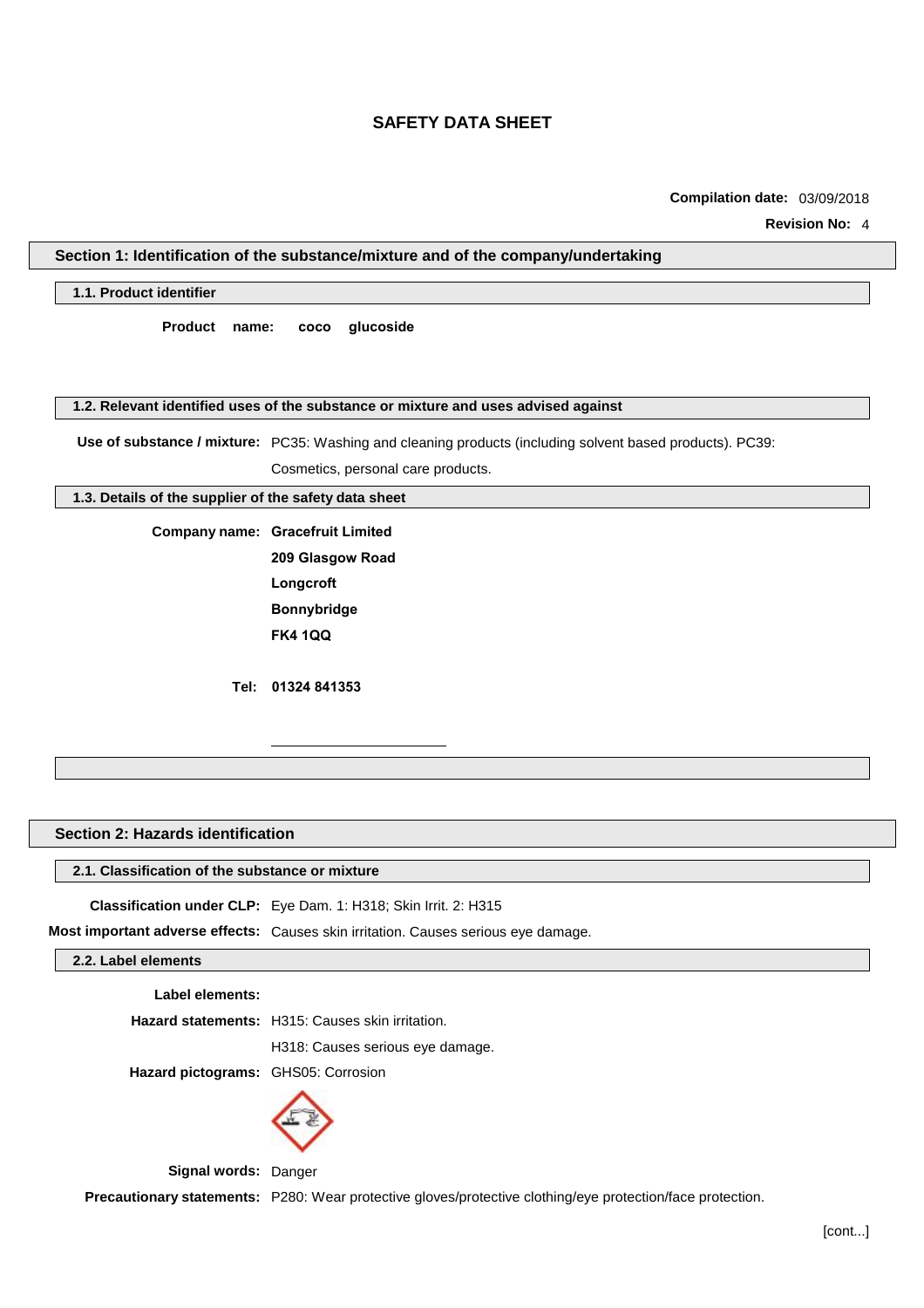P302+P352: IF ON SKIN: Wash with plenty of water.

P305+P351+P338: IF IN EYES: Rinse cautiously with water for several minutes. Remove

contact lenses, if present and easy to do. Continue rinsing.

P310: Immediately call a POISON CENTER or doctor.

P321: Specific treatment (see supplemental first aid instruction on this label)

P362+P364: Take off contaminated clothing and wash it before reuse.

# **2.3. Other hazards**

**PBT:** This product is not identified as a PBT/vPvB substance.

### **Section 3: Composition/information on ingredients**

### **3.2. Mixtures**

#### **Hazardous ingredients:**

D-GLUCOPYRANOSE, OLIGOMERIC, C10-16 ALKYL GLYCOSIDES - REACH registered number(s): 01-2119489418 -23-XXXX

| EINECS | CAS:        | 'WEL<br>PB1 | CLP Classification                    | rerce. |
|--------|-------------|-------------|---------------------------------------|--------|
|        | 110615-47-9 |             | Skin Irrit. 2: H315; Eye Dam. 1: H318 | 20-40% |

D-GLUCOPYRANOSE, OLIGOMERS, DECYL OCTYL GLYCOSIDES - REACH registered number(s): 01-2119488530 -36-XXXX

| $\overline{\phantom{a}}$<br>685<br>- רי | H318<br><b>Lve</b><br>)am |  |
|-----------------------------------------|---------------------------|--|
|                                         |                           |  |

### **Non-classified ingredients:**

WATER

| <b>EINECS</b> | CAS       | 'WEL<br>$PB^{T}$ | <b>CLP Classification</b> | Percent |
|---------------|-----------|------------------|---------------------------|---------|
|               | 7732-18-5 | -                | -                         | 40-60%  |

### **Section 4: First aid measures**

**4.1. Description of first aid measures Skin contact:** Remove all contaminated clothes and footwear immediately unless stuck to skin. Wash immediately with plenty of soap and water. **Eye contact:** Bathe the eye with running water for 15 minutes. Transfer to hospital for specialist examination. **Ingestion:** Wash out mouth with water. Do not induce vomiting. If conscious, give half a litre of water to drink immediately. Consult a doctor. **Inhalation:** Remove casualty from exposure ensuring one's own safety whilst doing so. **4.2. Most important symptoms and effects, both acute and delayed**

**Skin contact:** There may be irritation and redness at the site of contact.

**Eye contact:** There may be pain and redness. The eyes may water profusely. There may be severe pain. The vision may become blurred. May cause permanent damage.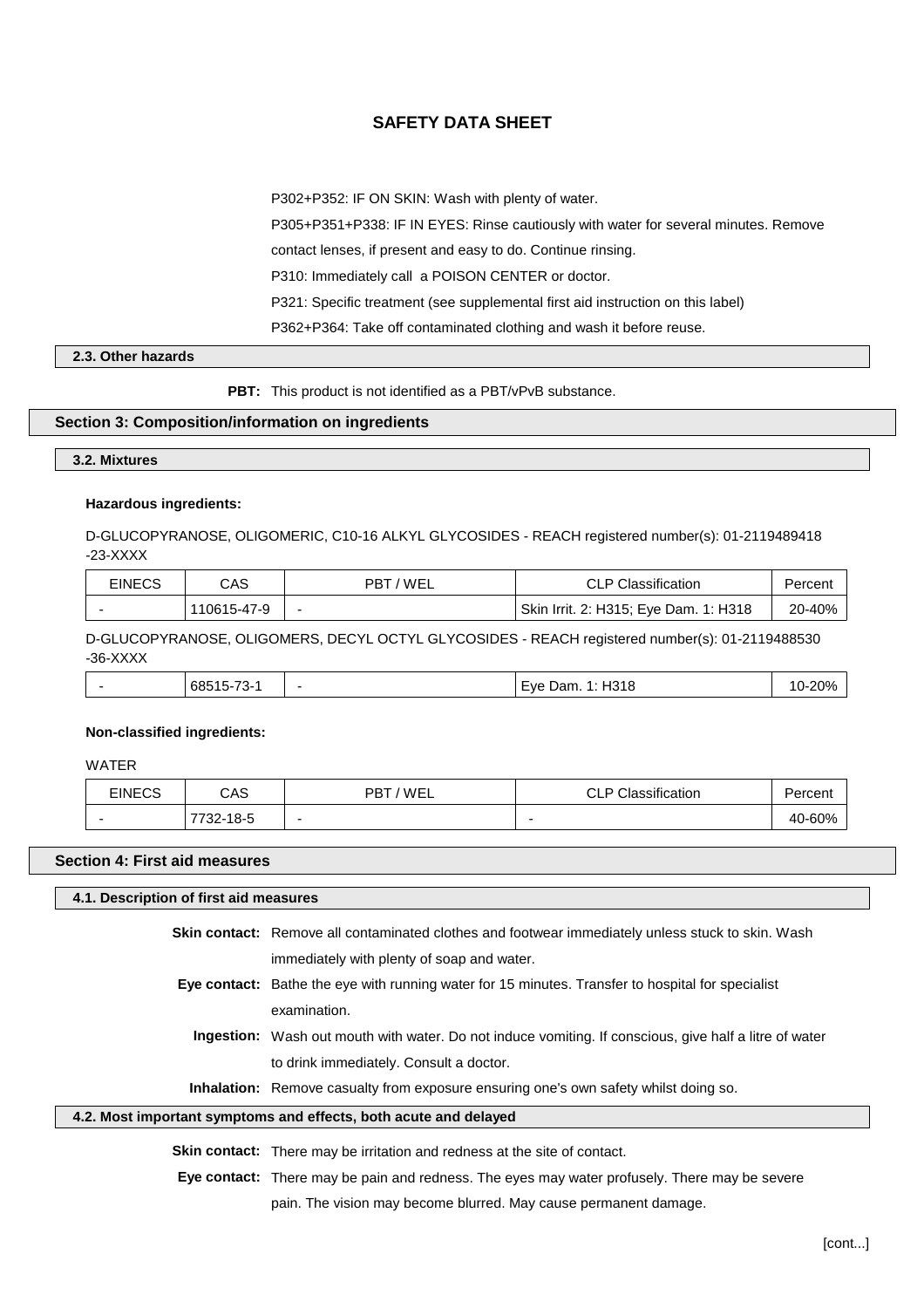**Ingestion:** There may be soreness and redness of the mouth and throat. Nausea and stomach pain may occur.

**Inhalation:** There may be irritation of the throat with a feeling of tightness in the chest.

**Delayed / immediate effects:** Immediate effects can be expected after short-term exposure.

#### **4.3. Indication of any immediate medical attention and special treatment needed**

**Immediate / special treatment:** Eye bathing equipment should be available on the premises.

#### **Section 5: Fire-fighting measures**

#### **5.1. Extinguishing media**

**Extinguishing media:** Suitable extinguishing media for the surrounding fire should be used. Use water spray

to cool containers.

#### **5.2. Special hazards arising from the substance or mixture**

**Exposure hazards:** In combustion emits toxic fumes.

#### **5.3. Advice for fire-fighters**

**Advice for fire-fighters:** Wear self-contained breathing apparatus. Wear protective clothing to prevent contact with skin and eyes.

### **Section 6: Accidental release measures**

#### **6.1. Personal precautions, protective equipment and emergency procedures**

**Personal precautions:** Mark out the contaminated area with signs and prevent access to unauthorised

personnel. Do not attempt to take action without suitable protective clothing - see section

8 of SDS. Turn leaking containers leak-side up to prevent the escape of liquid.

#### **6.2. Environmental precautions**

**Environmental precautions:** Do not discharge into drains or rivers. Contain the spillage using bunding.

### **6.3. Methods and material for containment and cleaning up**

**Clean-up procedures:** Absorb into dry earth or sand. Transfer to a closable, labelled salvage container for disposal by an appropriate method.

### **6.4. Reference to other sections**

**Reference to other sections:** Refer to section 8 of SDS.

### **Section 7: Handling and storage**

### **7.1. Precautions for safe handling**

**Handling requirements:** Avoid direct contact with the substance. Ensure there is sufficient ventilation of the area.

Avoid the formation or spread of mists in the air.

#### **7.2. Conditions for safe storage, including any incompatibilities**

**Storage conditions:** Store in a cool, well ventilated area. Keep container tightly closed.

**Suitable packaging:** Must only be kept in original packaging.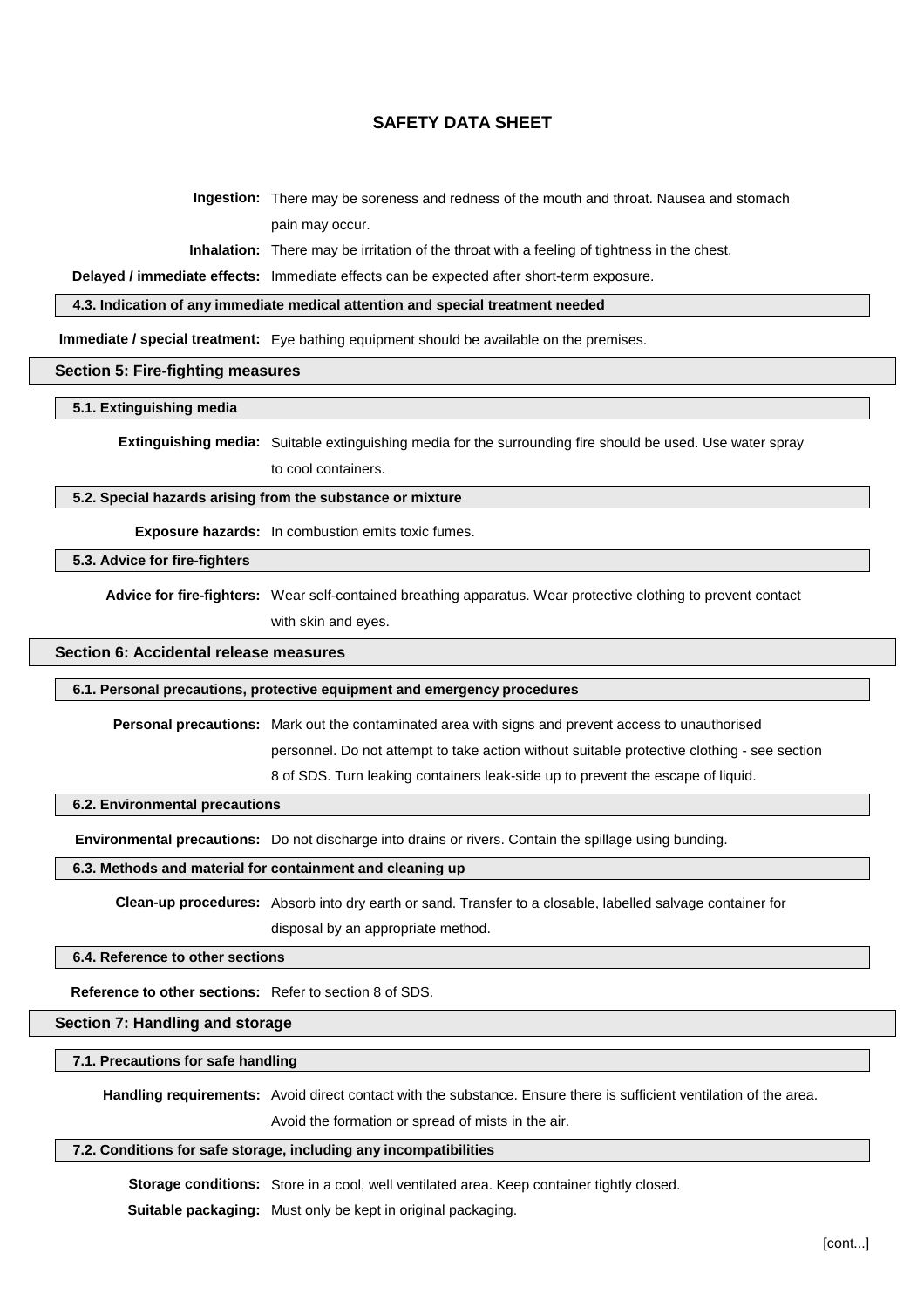### **7.3. Specific end use(s)**

**Specific end use(s):** No data available.

### **Section 8: Exposure controls/personal protection**

#### **8.1. Control parameters**

**Workplace exposure limits:** No data available.

**DNEL/PNEC Values**

**DNEL / PNEC** No data available.

**8.2. Exposure controls**

|                                     | <b>Engineering measures:</b> Ensure there is sufficient ventilation of the area.                   |
|-------------------------------------|----------------------------------------------------------------------------------------------------|
|                                     | Respiratory protection: Self-contained breathing apparatus must be available in case of emergency. |
| Hand protection: Protective gloves. |                                                                                                    |
|                                     | <b>Eye protection:</b> Tightly fitting safety goggles. Ensure eye bath is to hand.                 |
|                                     | <b>Skin protection:</b> Protective clothing.                                                       |
|                                     | <b>Environmental:</b> Prevent from entering in public sewers or the immediate environment.         |

### **Section 9: Physical and chemical properties**

| 9.1. Information on basic physical and chemical properties |                                                                                              |  |                                     |  |
|------------------------------------------------------------|----------------------------------------------------------------------------------------------|--|-------------------------------------|--|
| <b>State: Liquid</b>                                       |                                                                                              |  |                                     |  |
| <b>Colour: Yellow</b>                                      |                                                                                              |  |                                     |  |
|                                                            | <b>Odour:</b> Characteristic odour                                                           |  |                                     |  |
|                                                            |                                                                                              |  |                                     |  |
| <b>Evaporation rate:</b> No data available.                |                                                                                              |  |                                     |  |
|                                                            | Oxidising: No data available.                                                                |  |                                     |  |
| <b>Solubility in water: Miscible</b>                       |                                                                                              |  |                                     |  |
|                                                            | Viscosity: No data available.                                                                |  |                                     |  |
| <b>Boiling point/range°C:</b> >100                         | Melting point/range°C: 0                                                                     |  |                                     |  |
| <b>Flammability limits %: lower:</b> No data available.    |                                                                                              |  | <b>upper:</b> No data available.    |  |
|                                                            | Part.coeff. n-octanol/water: No data available.<br><b>Flash point °C:</b> No data available. |  |                                     |  |
| Autoflammability°C: No data available.                     |                                                                                              |  | Vapour pressure: No data available. |  |
| <b>Relative density: 1.1</b>                               |                                                                                              |  | <b>pH:</b> 11-12.5                  |  |
|                                                            | <b>VOC g/l:</b> No data available.                                                           |  |                                     |  |

**9.2. Other information**

**Other information:** No data available.

### **Section 10: Stability and reactivity**

**10.1. Reactivity**

**Reactivity:** Stable under recommended transport or storage conditions.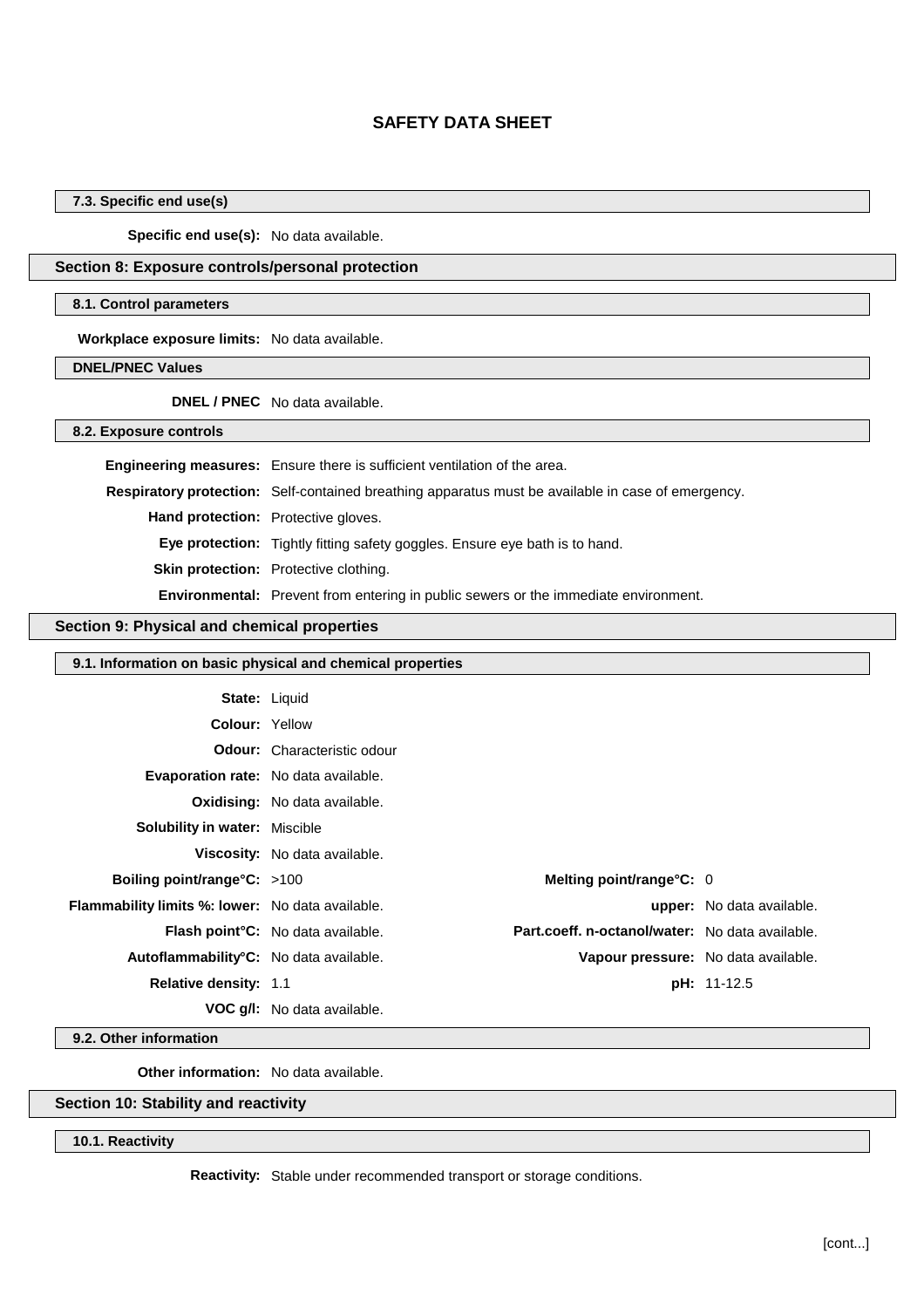### **10.2. Chemical stability**

**Chemical stability:** Stable under normal conditions.

### **10.3. Possibility of hazardous reactions**

**Hazardous reactions:** Hazardous reactions will not occur under normal transport or storage conditions.

Decomposition may occur on exposure to conditions or materials listed below.

### **10.4. Conditions to avoid**

**Conditions to avoid:** Heat.

### **10.5. Incompatible materials**

**Materials to avoid:** Strong oxidising agents. Strong acids.

### **10.6. Hazardous decomposition products**

**Haz. decomp. products:** In combustion emits toxic fumes.

### **Section 11: Toxicological information**

### **11.1. Information on toxicological effects**

#### **Toxicity values:**

| Route | Species | Test | Value | Jnits |
|-------|---------|------|-------|-------|
| ORAL  | RAT     | LD50 | >5000 | mg/kg |

#### **Relevant hazards for product:**

| Hazard                        | Route | <b>Basis</b>          |
|-------------------------------|-------|-----------------------|
| Skin corrosion/irritation     | DRM   | Hazardous: calculated |
| Serious eye damage/irritation | OPT   | Hazardous: calculated |

#### **Symptoms / routes of exposure**

| <b>Skin contact:</b> There may be irritation and redness at the site of contact.                   |
|----------------------------------------------------------------------------------------------------|
| Eye contact: There may be pain and redness. The eyes may water profusely. There may be severe      |
| pain. The vision may become blurred. May cause permanent damage.                                   |
| Ingestion: There may be soreness and redness of the mouth and throat. Nausea and stomach           |
| pain may occur.                                                                                    |
| <b>Inhalation:</b> There may be irritation of the throat with a feeling of tightness in the chest. |
| Delayed / immediate effects: Immediate effects can be expected after short-term exposure.          |

### **Section 12: Ecological information**

**12.1. Toxicity**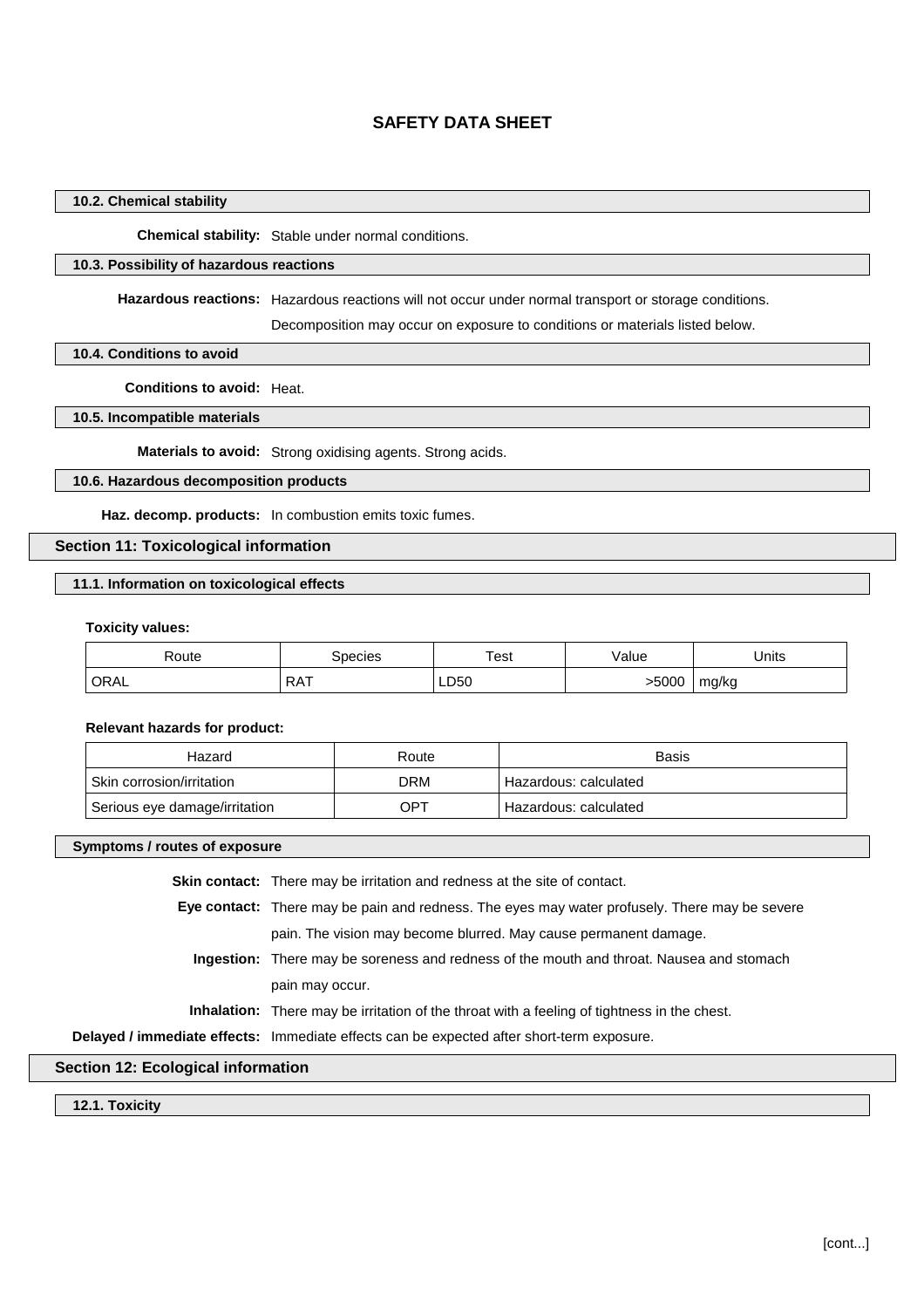#### **Hazardous ingredients:**

#### **D-GLUCOPYRANOSE, OLIGOMERIC, C10-16 ALKYL GLYCOSIDES**

| ALGAE                         | 72H EC50 | 10 | mq/l |
|-------------------------------|----------|----|------|
| Daphnia magna                 | 48H EC50 | 15 | mq/l |
| ZEBRAFISH (Brachydanio rerio) | 96H LC50 |    | mg/l |

#### **12.2. Persistence and degradability**

#### **Persistence and degradability:** Biodegradable.

#### **12.3. Bioaccumulative potential**

**Bioaccumulative potential:** No bioaccumulation potential.

**12.4. Mobility in soil**

**Mobility:** Readily absorbed into soil.

### **12.5. Results of PBT and vPvB assessment**

**PBT identification:** This product is not identified as a PBT/vPvB substance.

### **12.6. Other adverse effects**

**Other adverse effects:** Negligible ecotoxicity.

### **Section 13: Disposal considerations**

#### **13.1. Waste treatment methods**

**Disposal operations:** Transfer to a suitable container and arrange for collection by specialised disposal

**Recovery operations:** Not applicable.

company.

**Disposal of packaging:** Dispose of in a regulated landfill site or other method for hazardous or toxic wastes.

**NB:** The user's attention is drawn to the possible existence of regional or national

regulations regarding disposal.

#### **Section 14: Transport information**

**Transport class:** This product does not require a classification for transport.

## **Section 15: Regulatory information**

#### **15.1. Safety, health and environmental regulations/legislation specific for the substance or mixture**

**Specific regulations:** Not applicable.

**15.2. Chemical Safety Assessment**

**Chemical safety assessment:** A chemical safety assessment has not been carried out for the substance or the mixture by the supplier.

### **Section 16: Other information**